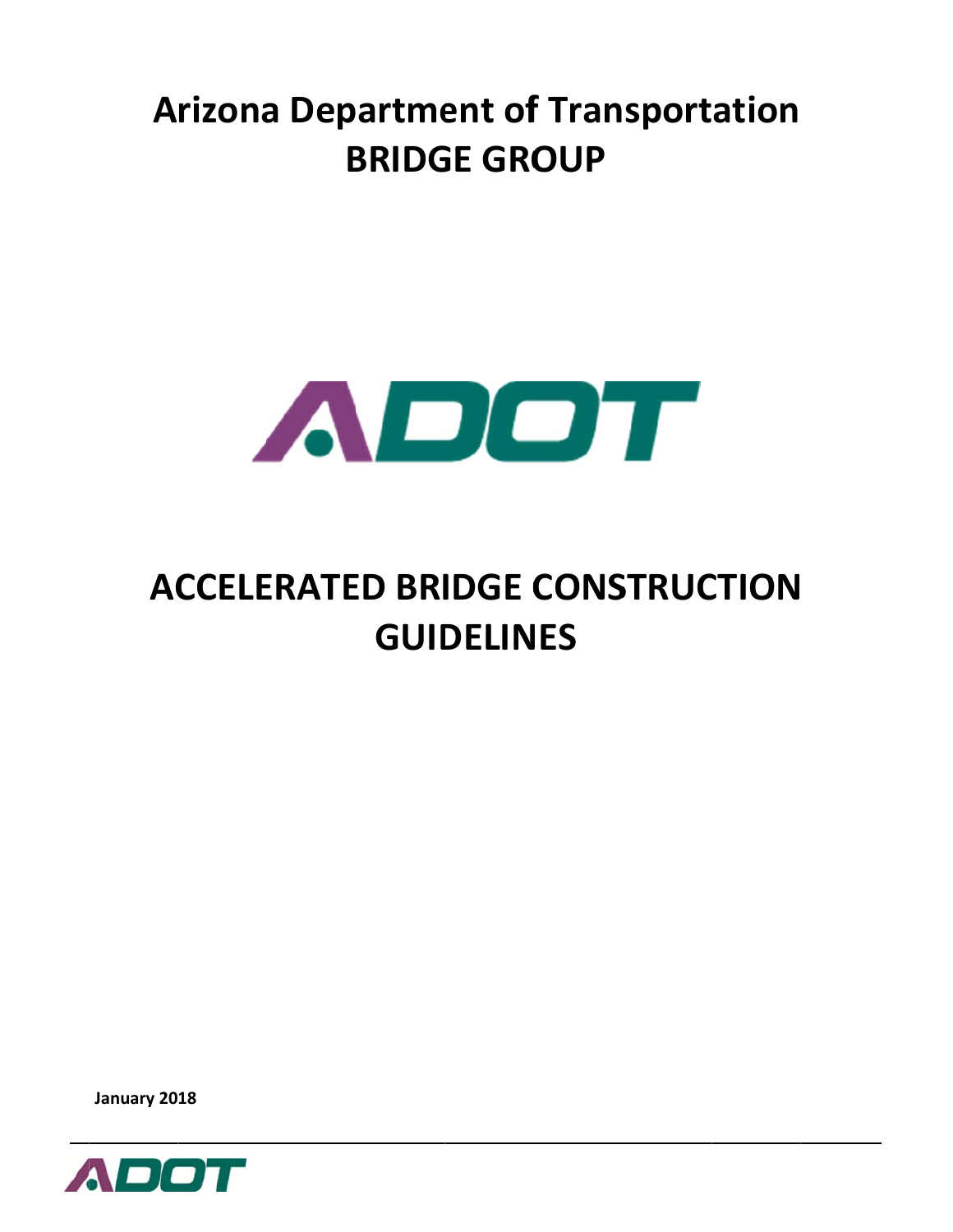## **Table of Contents**

| 4.1.2.3 Allowable Lane Closures, Roadway under Bridge  5              |
|-----------------------------------------------------------------------|
|                                                                       |
| 4.1.2.5 Allowable Bridge Closures, Roadway under Bridge 5             |
| 4.1.2.6 Is a Permanent Alignment Shift with Single Phase an Option? 5 |
| 4.1.2.7 Is Phased Construction with Widening an Option?  5            |
|                                                                       |
|                                                                       |
|                                                                       |
|                                                                       |
| 4.1.3.3 Seasonal Limitations for Conventional Construction  6         |
|                                                                       |
| 4.1.4.1 Does ABC Mitigate a Critical Envrionmental Impact  6          |
|                                                                       |
|                                                                       |
|                                                                       |
|                                                                       |
|                                                                       |
|                                                                       |
|                                                                       |
|                                                                       |
|                                                                       |
|                                                                       |
|                                                                       |

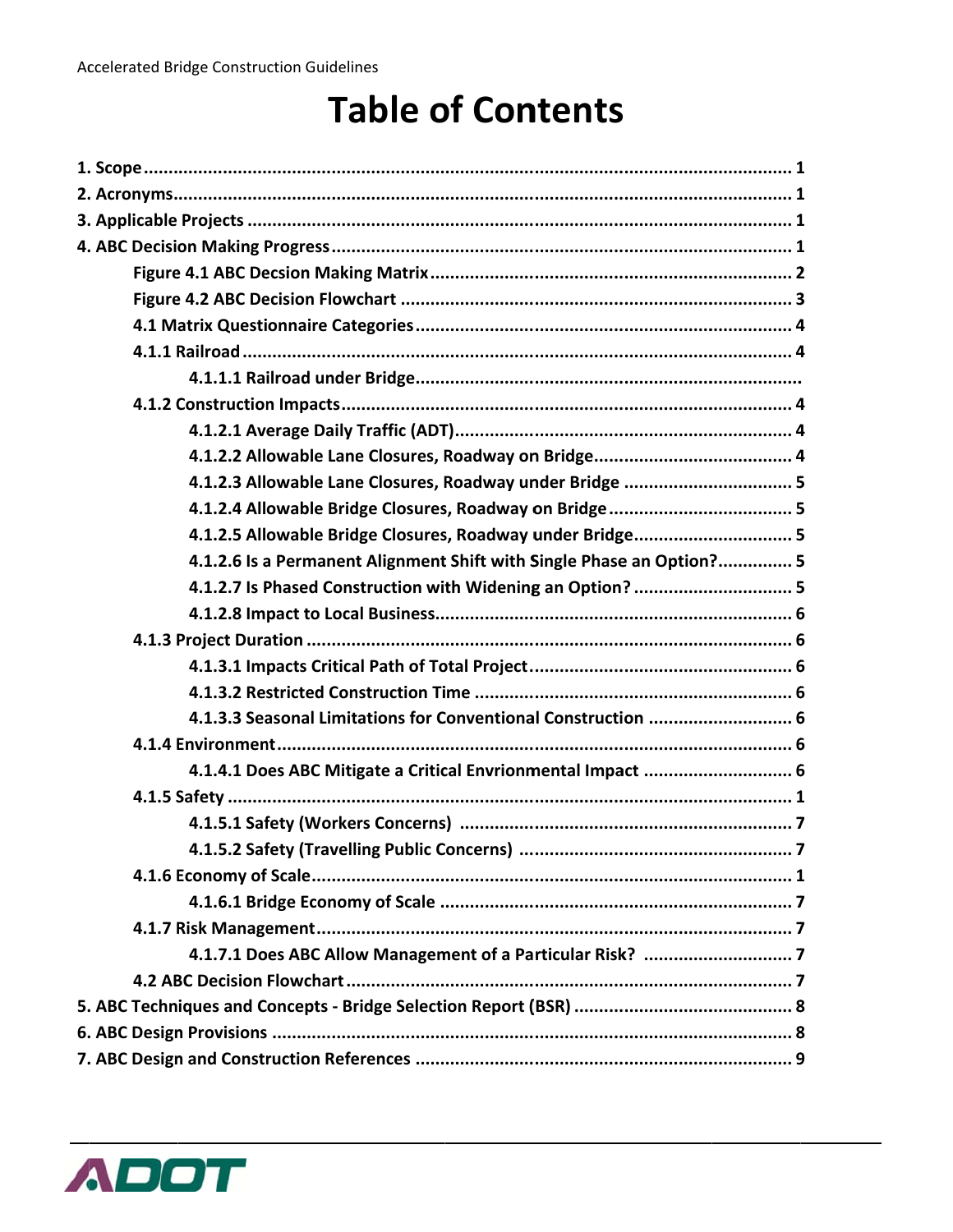## 1. Scope

ADOT Bridge Group encourages the exploration and use of Accelerated Bridge Construction (ABC) methods in delivering bridge design and construction projects for preservation, expansion, modernization and safety improvements of the state highway system. These ADOT ABC Guidelines outline steps and processes to follow in evaluating, recommending, deploying, and designing ABC technology on bridge projects.

During the development of all scoping documents involving bridge construction projects, ABC methods shall be evaluated for solutions to lesson impacts to stakeholders such as the travelling public, railroad, businesses and other entities. Improve the safety of the travelling public and contractor's personnel in the work zone, mitigate environmental impacts and shorten construction duration.

## 2. Acronyms

The following acronyms of current ABC methods are referenced throughout the document:

PBES - Prefabricated Bridge Element Systems.

SPMT-Self Propelled Modular Transport

GRS-IBS - Geosythetic Refinforced Soil Intergrated Bridge Systems

## 3. Applicable Projects

Applicable projects including the following scope shall evaluate Accelerated Bridge Construction:

- New Bridge Projects
- Bridge Widenings
- Full or Partial Bridge Replacement Projects
- Superstructure Replacement Projects
- Deck Replacement Projects

Emergency Bridge Replacement or Rehabilitation projects shall consider ABC methods upon project initiation. Performing an ABC Decision Matrix as outlined below is not required.

## **4. ABC Decision Making Process**

During the scoping stage of the project development process, the project team shall go through the following decision making process to further evaluate ABC methods versus conventional bridge construction. The outcome of the ABC Decision Making Matrix (Figure 2.1) and the ABC Decision Flowchart (Figure 2.2) shall be discussed in a separate initial Bridge Study or included in the discussion of the preferred alternative of the scoping document. Initial costs shall be developed for both conventional

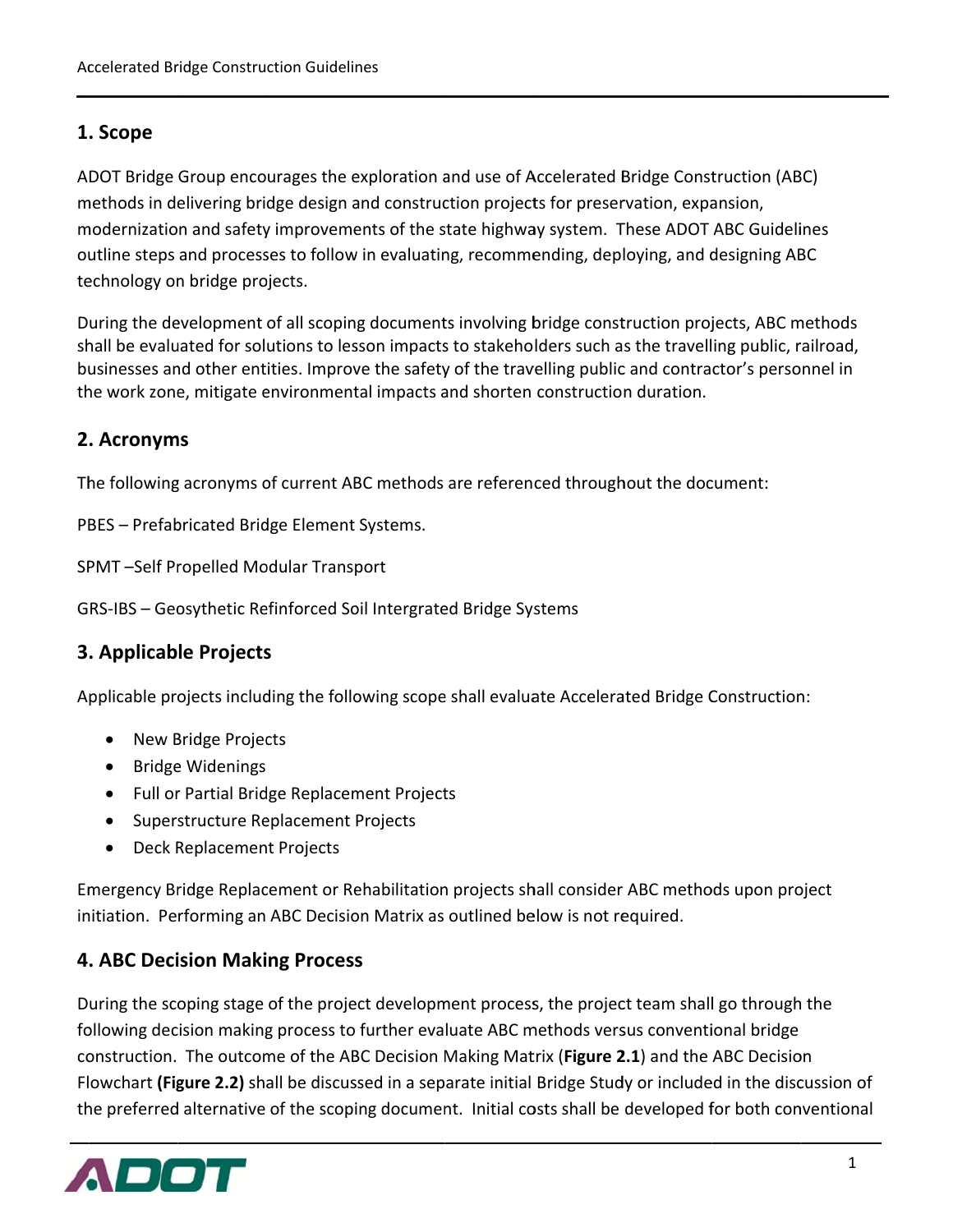|                           |                                                                                                                                          | <b>ADOT ABC Decision Making Matrix</b>  |   |                                                                                                                                         |  |  |  |
|---------------------------|------------------------------------------------------------------------------------------------------------------------------------------|-----------------------------------------|---|-----------------------------------------------------------------------------------------------------------------------------------------|--|--|--|
| Category                  | <b>Decision-Making Item</b>                                                                                                              | <b>Possible Points Points Allocated</b> |   | <b>Scoring Guidance</b>                                                                                                                 |  |  |  |
|                           |                                                                                                                                          |                                         |   | 0 No track under bridge                                                                                                                 |  |  |  |
| Railroad                  | Railroad/ Rail Transit under<br>Bridge?                                                                                                  | 4                                       |   | 2 Minor track under bridge                                                                                                              |  |  |  |
|                           |                                                                                                                                          |                                         |   | 4 Major track(s) under bridge                                                                                                           |  |  |  |
|                           |                                                                                                                                          |                                         |   |                                                                                                                                         |  |  |  |
|                           | <b>ADT</b><br>(Combined ADT on and under<br>bridge)                                                                                      | 10                                      |   | 1 ADT under 10,000                                                                                                                      |  |  |  |
|                           |                                                                                                                                          |                                         |   | 3 ADT 10,000 to 25,000<br>5 ADT 25,000 to 50,000                                                                                        |  |  |  |
|                           |                                                                                                                                          |                                         |   | 6 ADT 50,000 to 75,000                                                                                                                  |  |  |  |
|                           |                                                                                                                                          |                                         |   | 7 ADT 75,000 to 100,000                                                                                                                 |  |  |  |
|                           |                                                                                                                                          |                                         |   | 10 ADT 100,000+                                                                                                                         |  |  |  |
|                           | Allowable Lane Closure                                                                                                                   |                                         |   | 0 Long Term Lane Reduction Allowed During Construction                                                                                  |  |  |  |
|                           | (Roadway on Bridge)                                                                                                                      | 4                                       |   | 4 No Long Term Lane Reduction Allowed During Construction                                                                               |  |  |  |
|                           | Allowable Lane Closure                                                                                                                   |                                         |   | 0 Long Term Lane Reduction Allowed During Construction<br>4 No Long Term Lane Reduction Allowed During Construction                     |  |  |  |
|                           | (Roadway under Bridge)                                                                                                                   | 4                                       |   |                                                                                                                                         |  |  |  |
|                           |                                                                                                                                          |                                         |   |                                                                                                                                         |  |  |  |
| Construction              | Allowable Bridge Closure                                                                                                                 | 6                                       |   | 0 Bridge Can closed - Viable Detour Available                                                                                           |  |  |  |
| <b>Impacts</b>            | (Roadway on Bridge)                                                                                                                      |                                         |   | 6 Bridge Cannot be Closed                                                                                                               |  |  |  |
|                           | Allowable Roadway Closure                                                                                                                |                                         |   | 0 Roadway under can be closed                                                                                                           |  |  |  |
|                           | (Roadway under bridge)                                                                                                                   | 4                                       |   | 4 Roadway under cannot be closed                                                                                                        |  |  |  |
|                           |                                                                                                                                          |                                         |   |                                                                                                                                         |  |  |  |
|                           | Permanent Align Shift w/ single<br>phase an option                                                                                       | 3                                       |   | 0 A permanent alignment shift is achievable to facilitate construction<br>3 A permanent alignment shift is achievable, but undesirable. |  |  |  |
|                           |                                                                                                                                          |                                         |   |                                                                                                                                         |  |  |  |
|                           | Is phased construction with                                                                                                              |                                         |   | 0 Widening will fit updated standards or future roadway improvements                                                                    |  |  |  |
|                           | widening an option?                                                                                                                      | 8                                       |   | 6 Widening achievable, but undesireable due to unused investment<br>8 No alternatives available for widening                            |  |  |  |
|                           |                                                                                                                                          |                                         |   |                                                                                                                                         |  |  |  |
|                           | Impact to Local Access                                                                                                                   |                                         |   | 0 Minor or no impact to access                                                                                                          |  |  |  |
|                           | (Local business access, Local                                                                                                            | 6                                       |   | 3 Moderate impact to access                                                                                                             |  |  |  |
|                           | resident access etc.)                                                                                                                    |                                         |   | 6 Major impact to access                                                                                                                |  |  |  |
|                           | Impacts Critical Path of the                                                                                                             |                                         |   | 0 Minor or no impact to critical path of total project                                                                                  |  |  |  |
|                           | <b>Total Project?</b>                                                                                                                    | 8                                       |   | 4 Moderate impact to critical path of the total project                                                                                 |  |  |  |
|                           |                                                                                                                                          |                                         |   | 8 Major impact to critical path of the total project                                                                                    |  |  |  |
| Project<br>Duration       | <b>Restricted Construction Time</b><br>(Environmental schedules, Economic<br>Impact-e.g. local business access,<br>special events, etc.) | 10                                      |   | 0 No construction time restrictions                                                                                                     |  |  |  |
|                           |                                                                                                                                          |                                         |   | 3 Minor construction time restrictions                                                                                                  |  |  |  |
|                           |                                                                                                                                          |                                         |   | 6 Moderate construction time restrictions                                                                                               |  |  |  |
|                           |                                                                                                                                          |                                         |   | 10 Major construction time restrictions                                                                                                 |  |  |  |
|                           | Seasonal Limitations for                                                                                                                 |                                         |   | 0 No seasonal limitations for conventional construction                                                                                 |  |  |  |
|                           | conventional construction?                                                                                                               | 4                                       |   | 4 Seasonal limitations for conventional construction                                                                                    |  |  |  |
|                           |                                                                                                                                          |                                         |   | 0 ABC does not mitigate an environmental issue                                                                                          |  |  |  |
|                           | Does ABC mitigate a critical                                                                                                             | 5                                       |   | 2 ABC mitigates a minor environmental issue                                                                                             |  |  |  |
| Environment               | environmental impact or<br>sensitive environmental issue?                                                                                |                                         |   | 3 ABC mitigates several minor environmental issues                                                                                      |  |  |  |
|                           |                                                                                                                                          |                                         |   | 4 ABC mitigates a major environmental issue                                                                                             |  |  |  |
|                           |                                                                                                                                          |                                         |   | 5 ABC mitigates several major environmental issues                                                                                      |  |  |  |
|                           |                                                                                                                                          |                                         |   | 0 Short duration impact                                                                                                                 |  |  |  |
|                           | Safety<br>(Workers Concerns)                                                                                                             | 8                                       |   | 4 Normal duration impact                                                                                                                |  |  |  |
|                           |                                                                                                                                          |                                         |   | 8 Extended duration impact                                                                                                              |  |  |  |
| Safety                    |                                                                                                                                          |                                         |   | 0 Short duration impact                                                                                                                 |  |  |  |
|                           | Safety<br>(Traveling Public Concerns)                                                                                                    | 8                                       |   | 4 Normal duration impact                                                                                                                |  |  |  |
|                           |                                                                                                                                          |                                         |   | 8 Extended duration impact                                                                                                              |  |  |  |
|                           |                                                                                                                                          |                                         |   | 01 total span                                                                                                                           |  |  |  |
|                           | <b>Bridge Economy of Scale</b><br>(repetition of components in a bridge                                                                  |                                         |   | 12 total spans                                                                                                                          |  |  |  |
| Economy of<br>Scale       | or bridges in a project)                                                                                                                 | 4                                       |   | 2 3 total spans                                                                                                                         |  |  |  |
|                           | (Total spans=sum of all spans on all<br>bridges on the project)                                                                          |                                         |   | 34 total spans<br>45+ total spans                                                                                                       |  |  |  |
|                           |                                                                                                                                          |                                         |   |                                                                                                                                         |  |  |  |
|                           | Does ABC allow management<br>of a particular risk?                                                                                       |                                         |   | 0-4 Use judgement to determine if risks can                                                                                             |  |  |  |
| <b>Risk</b><br>Management |                                                                                                                                          | 4                                       |   | be managed through ABC that arent                                                                                                       |  |  |  |
|                           |                                                                                                                                          |                                         |   | covered in other topics                                                                                                                 |  |  |  |
|                           | <b>Total Possible</b>                                                                                                                    | 100                                     |   |                                                                                                                                         |  |  |  |
|                           |                                                                                                                                          |                                         |   |                                                                                                                                         |  |  |  |
|                           |                                                                                                                                          | Sum of Points:                          | 0 |                                                                                                                                         |  |  |  |
|                           |                                                                                                                                          |                                         |   |                                                                                                                                         |  |  |  |
|                           |                                                                                                                                          |                                         |   |                                                                                                                                         |  |  |  |
|                           |                                                                                                                                          |                                         |   |                                                                                                                                         |  |  |  |
|                           |                                                                                                                                          |                                         |   |                                                                                                                                         |  |  |  |

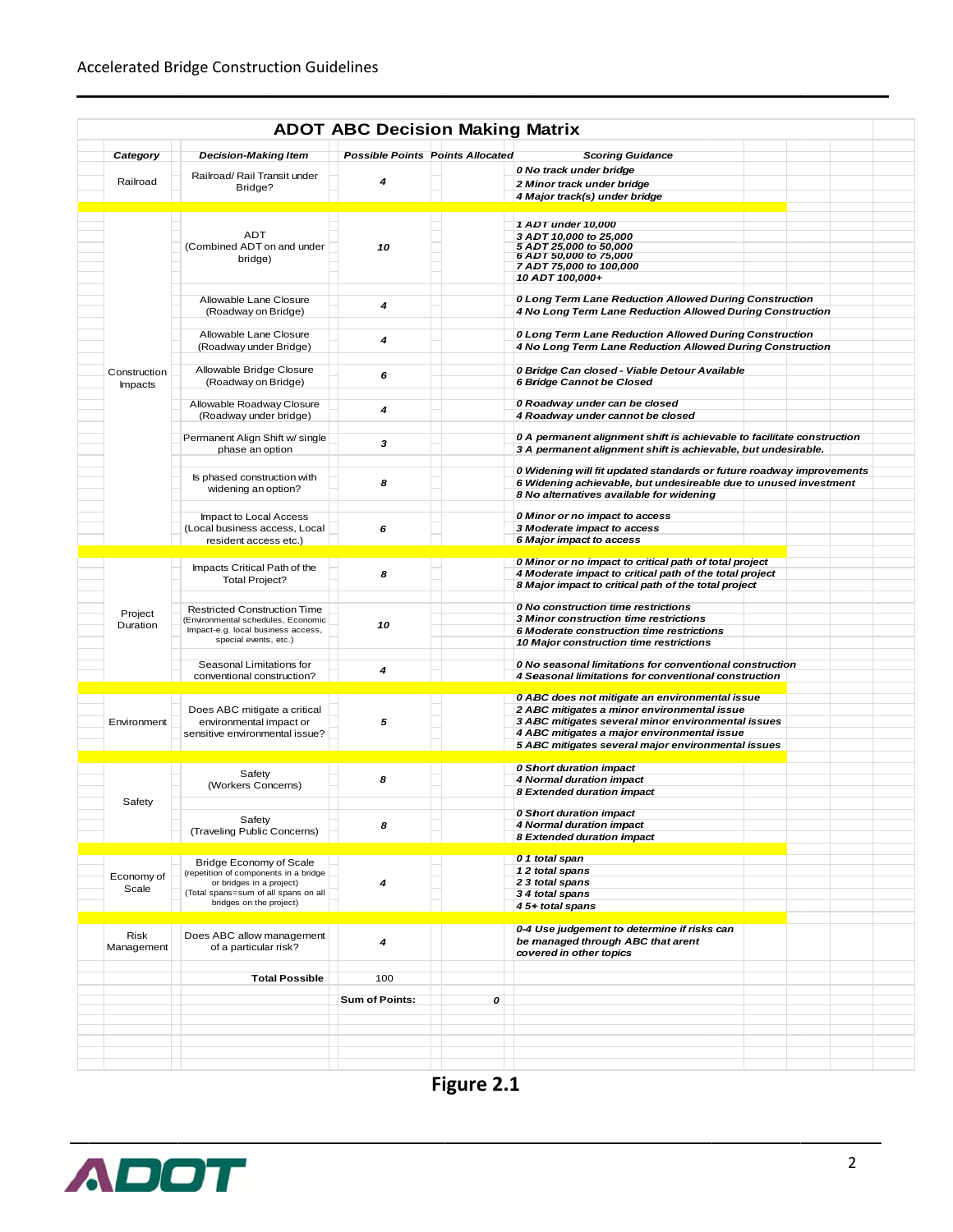#### **ABC Decision Flowchart**





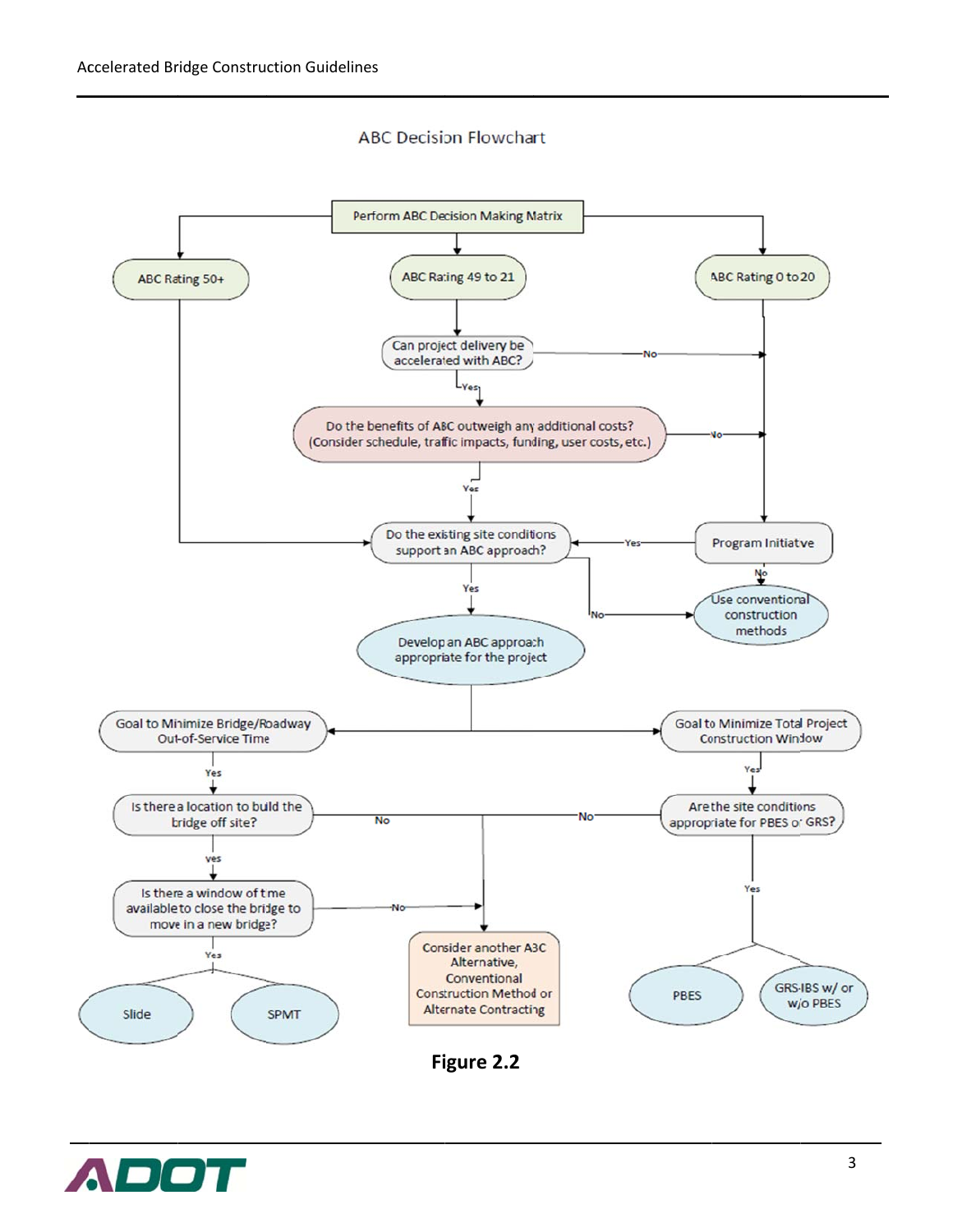construction and ABC methods when deemed to have a strong potential of application by the project planning team. The initial costs of an ABC approach should be used to answer the question in the ABC Decision Flowchart. "Do the benefits of ABC outweigh any additional costs?"

The ABC Decision Matrix shown in Figure 2.1 shall be developed by the Design Team with input from the ADOT construction District and Technical Groups for both consultant and in-house developed projects. A consensus should be reached on the score and documented in the scoping document and the matrix attached in the appendix.

The ABC rating score is a numerical value from 0 to 100 indicating the viability of bridge construction projects in considering ABC concepts. The higher the score the more suited a project is for ABC.

## **4.1 Matrix Questionnaire Categories**

The following categories and definitions shall be used as guidance in determining the appropriate points to be assigned in the decision making matrix.

## 4.1.1 Railroad

## 4.1.1.1 Railroad under Bridge

This is a measure of how railroad traffic under the bridge will be affected by the project. If a major railroad line runs under the bridge that would disrupt construction progress significantly, provide a high score here. If a railroad track runs under the structure, but it is used rarely enough that it will not disrupt construction progress significantly, provide a low score here. Consider if the railroad traffic is able to be suspended long enough to move a new bridge into place. If there is not a large enough window to move a new bridge into place, SPMT could be eliminated as an alternative for this project. For this case, PBES may be a more applicable alternative. If there is no railroad under the bridge, assign a value of zero here.

#### **4.1.2 Construction Impacts**

## 4.1.2.1 Average Daily Traffic (ADT)

This is a measure of the total amount of traffic crossing the bridge site. A higher ADT value at a site will help support the use of accelerated bridge construction methods. Use the ADT value from the National Bridge Inspection item #29 equal to the sum of the traffic on the structure and under the structure. For cases where there is a very high ADT on the bridge and very low or no ADT under the bridge, consider using a "slide" method (or SPMT's, which can be very cost effective ABC techniques for this situation.

## 4.1.2.2 Allowable lane closures, roadway on bridge

This is a measure of the impact imposed on the travelling public due to long term lane reductions during construction on the bridge, utilizing conventional construction methods. If long term lane closures can

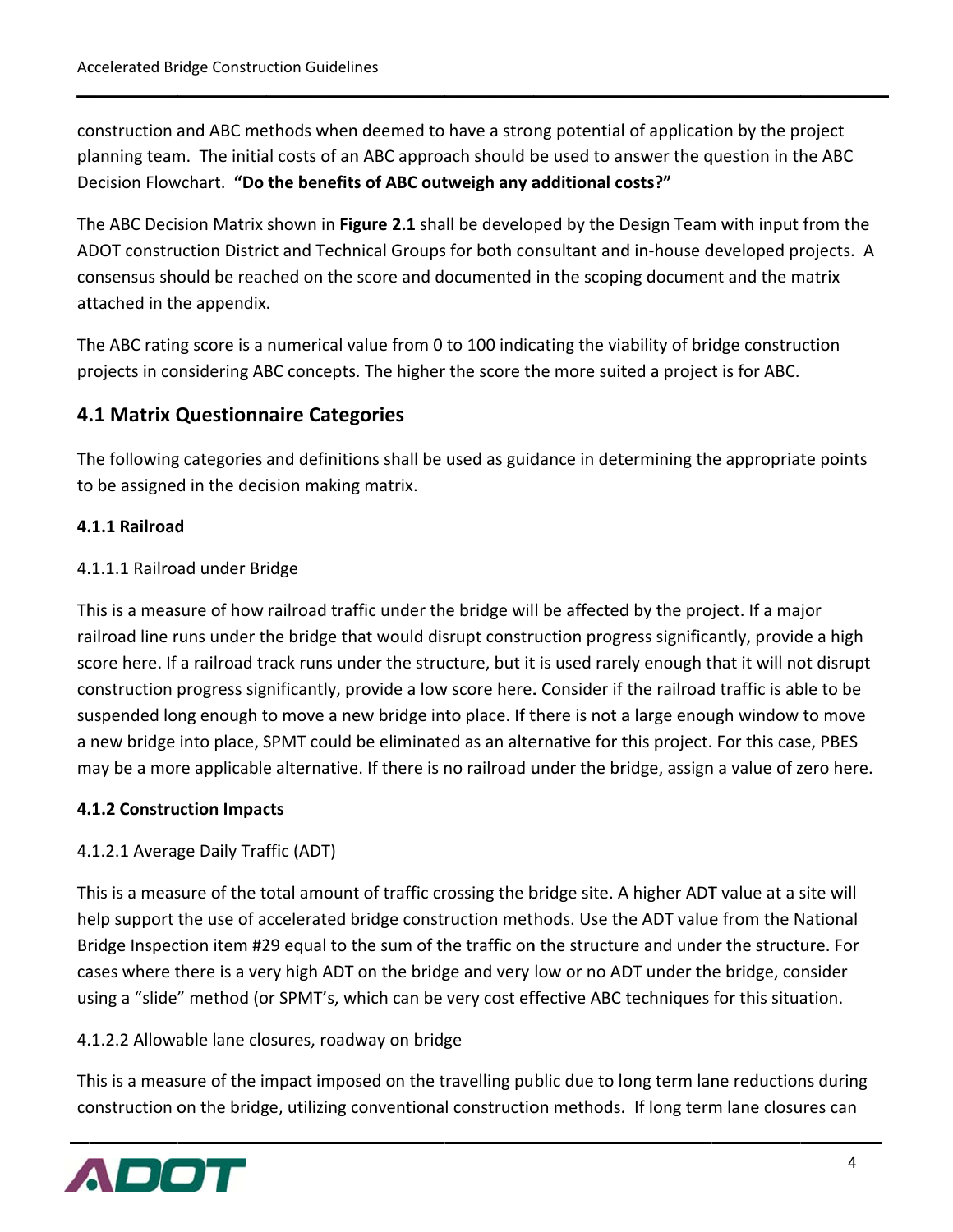be allowed with minimal impact to the travelling public, provide a low score here. If no long term lane closures are allowed due to impacts to the travelling public, then provide a high score here.

## 4.1.2.3 Allowable lane closures, roadway under bridge

This is a measure of the impact imposed on the travelling public due to long term lane reductions during construction under the bridge, utilizing conventional construction methods. If long term lane closures can be allowed with minimal impact to the travelling public, provide a low score here. If no long term lane closures are allowed due to impacts to the travelling public, then provide a high score here.

## 4.1.2.4 Allowable Bridge closures, roadway on bridge

This is a measure of the impact imposed on the travelling public due to a long term full bridge closure. If long term closure can be allowed with a viable detour and minimal impact to travelling public, provide a low score here. If a long term closure is not allowed due to impacts to the travelling public, then provide a high score h here.

## 4.1.2.5 Allowable Bridge closures, roadway under bridge

This is a measure of the impact imposed on the travelling public due to long term full roadway closure on the roadway beneath a bridge. If long term closure can be allowed with minimal impact to travelling public, provide a low score here. If a long term closure is not allowed due to impacts to the travelling public, then provide a high score here.

## 4.1.2.6 Is a permanent alignment shift with single phase an option?

This is a measure of how utilizing permanent alignment shifts to facilitate Maintenance of Traffic (MOT) requirements can be accomplished with conventional construction methods. If a shift in alignment is not needed or can be accomplished to facilitate construction and MOT needs, with minimal impact to geometry and other constraints, provide a low score here. If a permanent shift is undesirable and potentially cost prohibitive, provide a high score here.

## 4.1.2.7 Is phased construction with widening an option?

This is a measure of how Maintenance of Traffic (MOT) requirements can be met with widening the bridge to facilitate appropriate traffic lanes to remain open. Will the widening approach to facilitate MOT be able to fit with updated standard clear roadway widths or future roadway improvements? If conventional construction fits this scenario, provide matching score here. Will widening with conventional methods be achievable, but will leave the project with unused or undesirable shoulder widths? Consider the use of temporary bridges and temporary realignments in the same category. If so, provide the score meeting these criteria here. No alternatives for widening will yield the maximum sc core.

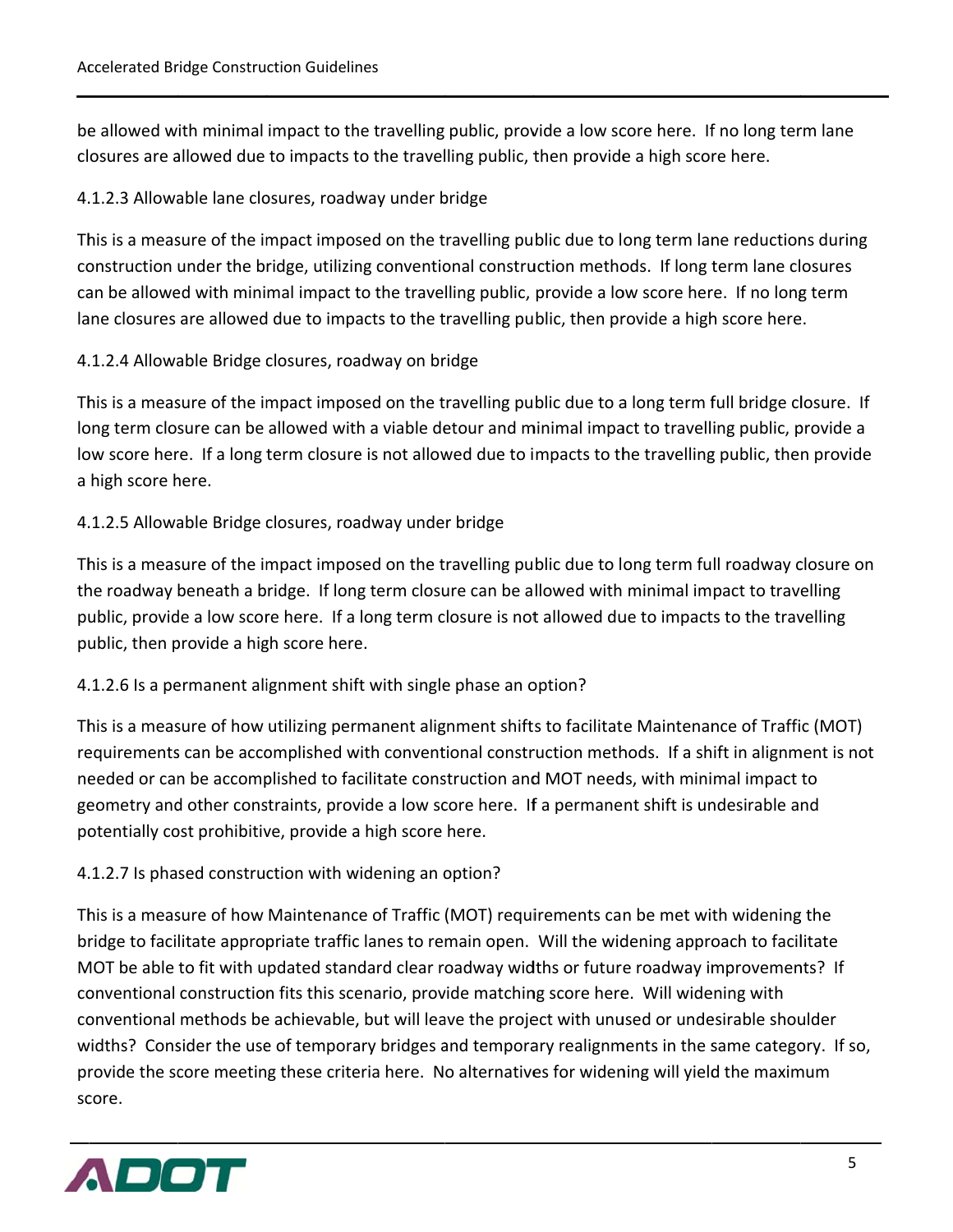#### 4.1.2.8 Impact to Local Business

This is a measure of the impact to the local businesses around the project location. Consider how the construction staging, road closures, etc. will impact local businesses (public access, employee access, etc.). A high impact to local business equates to a high score here. A low impact to local business equates to a low score here.

#### **4.1.3 Project Duration**

#### 4.1.3.1 Impacts Critical Path of Total Project

This is a measure of how the construction schedule of the structure impacts the construction schedule of the entire project. If the construction of the structure impacts the critical path of the entire project, and utilizing ABC methods provides shorter overall project duration, provide a high score here. If other project factors are more critical for the overall project schedule and utilizing ABC methods will not affect the overall project duration, provide a low score here.

#### 4.1.3.2 Restricted Construction Time

This is a measure of how the construction schedule is impacted by environmental and community concerns or requirements. Items to consider are local business access windows, holiday schedules and traffic, special event traffic, etc. If there are significant restrictions on construction schedule, provide a high score here. If there are little to no restrictions on the construction schedule, provide a low score here.

#### 4.1.3.3 Seasonal Limitations for Conventional Construction

This is a measure of seasonal restrictions that the local weather causes for on-site construction progress. Accelerated bridge construction methods may allow a large portion of the construction to be done in a controlled facility, which helps reduce delays caused by inclement weather (rain, snow, etc.). Depending on the location and the season, faster construction progress could be obtained by minimizing the on-site construction time. Limitations on construction season for areas that experience considerable snowfall events or monsoons shall be considered.

#### 4.1.4 Environment

4.1.4.1 Does ABC mitigate a critical environmental impact or sensitive environmental issue

This is a measure of how using accelerated bridge construction methods can help mitigate impacts to the environment surrounding the project. Since accelerated methods allow a shorter on-site construction time, the impacts to the environment can be reduced. If the reduced on-site construction time provided by accelerated bridge construction methods mitigates a significant or critical environmental concern or

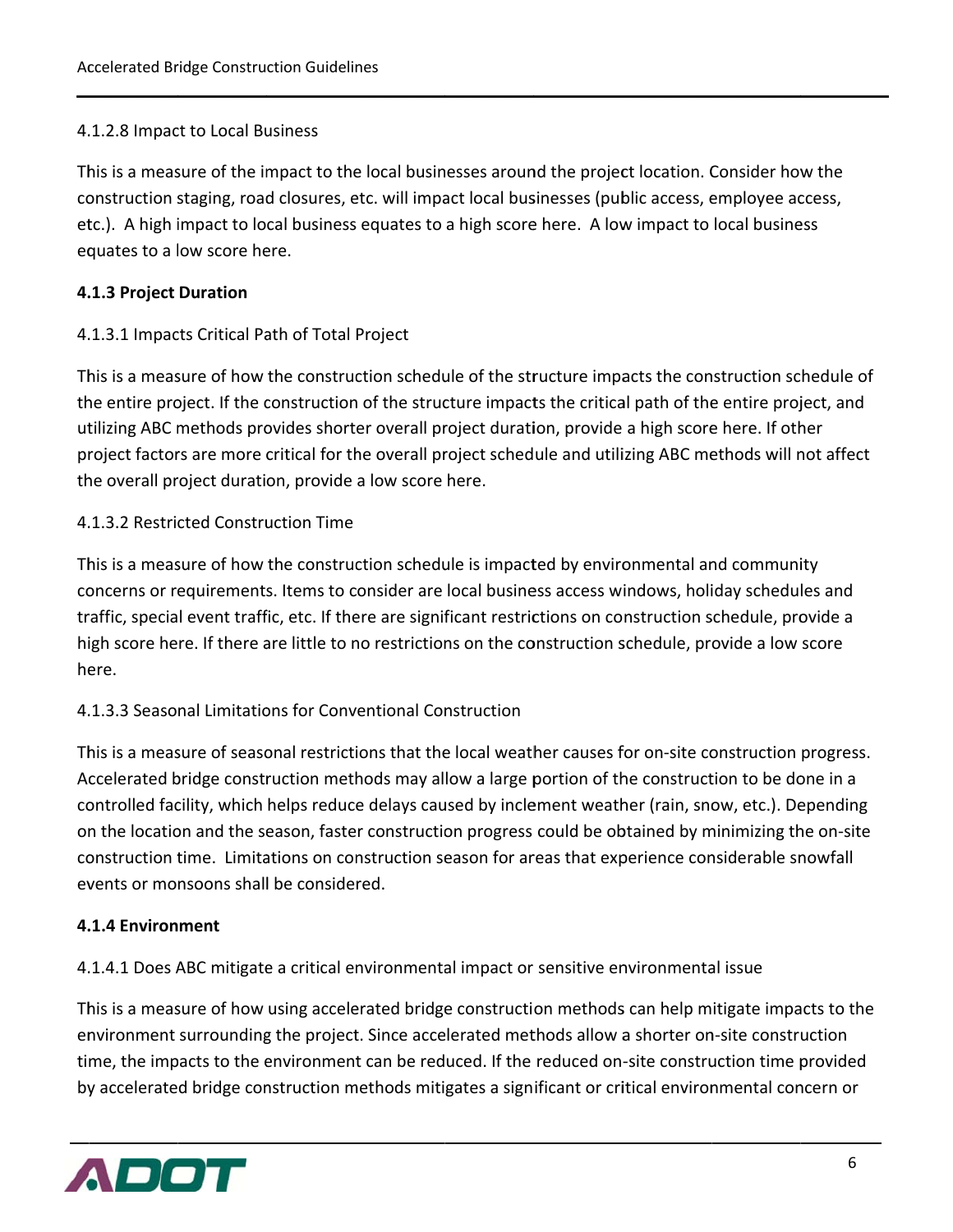issue, provide a high score here. If there are no environmental concerns that can be mitigated with accelerated construction methods, provide a low score here.

#### 4.1.5 Safety

#### 4.1.5.1 Safety (Worker Concerns)

This is a measure of the relative safety of the construction workers between conventional construction methods and accelerated construction methods. The reduced on-site construction time from using accelerated bridge construction methods reduces the exposure time of workers in a construction zone, thus increasing safety. If an increase in safety can be seen by utilizing accelerated construction methods, provide a high score here. If utilizing accelerated construction methods does not provide additional safety, provide a low score here.

#### 4.1.5.2 Safety (Traveling Public Concerns)

This is a measure of the relative safety of the traveling public between conventional construction methods and accelerated construction methods. The reduced on-site construction time from using accelerated bridge construction methods reduces the exposure time of the traveling public in a construction zone, thus increasing safety. If an increase in safety can be seen by utilizing accelerated construction methods, provide a high score here. If utilizing accelerated construction methods does not provide additional safety, provide a low score here

#### 4.1.6 Economy of Scale

#### 4.1.6.1 Bridge Economy of Scale

This is a measure of how much repetition is used for elements on the project, which can help keep costs down. Repetition can be used on both substructure and superstructure elements. To measure the economy of scale, sum the total number of spans that will be constructed on the project. For example, if there are 2 bridges on the project that each have 2 spans, the total number of spans on the project is equal to 4. Use the notes in the matrix for scoring guidance here.

#### 4.1.7 Risk Management

#### 4.1.7.1 Does ABC allow management of a particular risk?

This is an opportunity to add any project-specific items or unique issues that have risk associated with them that are not incorporated into another section in this text. Consider how ABC may or may not manage those particular risks.

#### **4.2 ABC Decision Flowchart**

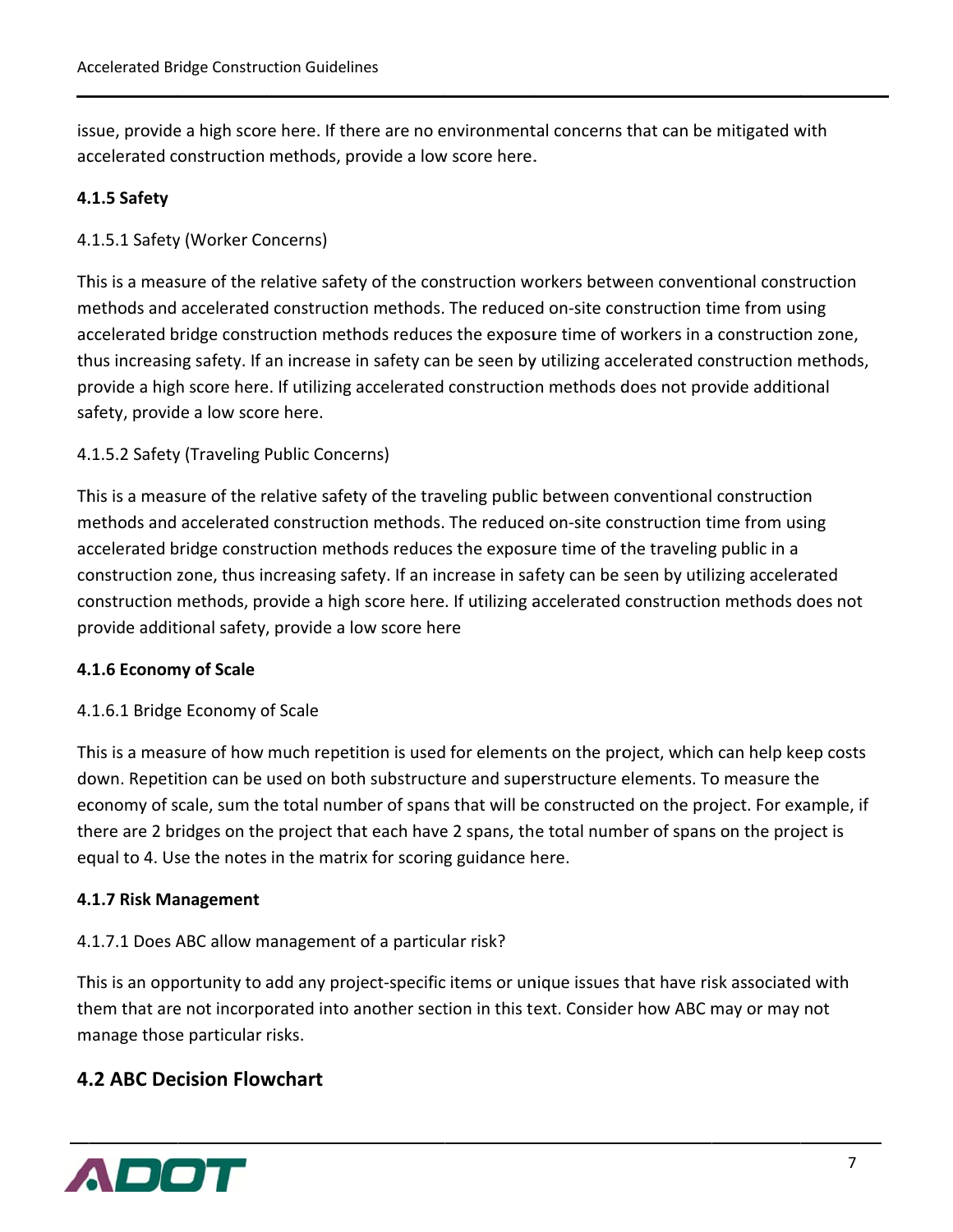Once an ABC Decision Matrix is developed and the score agreed upon by the project team including the construction District and ADOT Technical Groups, the ABC Decision Flowchart shown in Figure 2 shall be followed. This flowchart shall be used to further advance the discussion on the appropriate ABC approach for a given project. Discussion of the outcome shall be documented in the scoping document. The key is to identify and describe potential solutions of different ABC methods that should be further evaluated in Stage II (30% level) of the project development process.

## 5. ABC Techniques and Concepts – Bridge Selection Report (BSR)

If an ABC approach is deemed appropriate for the project, an alternative analysis shall be performed along with the evaluation of the bridge type alternatives involving any applicable alternatives such as; bridge moves via Sliding, longitudinal launching, SPMT or modular construction systems of PBES, or GRS-IBS. The alternative analysis of the ABC methods and recommendation shall consider the following (but not limited to):

- Addressing the major categories in the ABC Decision Making Matrix and Flowchart
- Site conditions and constraints
- Constructability
- Fabrication availability/limits
- Erection Limits
- Durability
- $\bullet$  Cost

## **6. ABC Design Provisions**

Provisions in the applicable sections of the AASHTO LRFD Bridge Design Specifications and the ADOT Bridge Design Guidelines shall be met, including any areas requiring ADOT Bridge Group approval.

Contract provisions for ABC methods including Bridge moves involving laterals slides, longitudinal launching and SPMT shall be incorporated in the contract plans and special provisions supplementing the ADOT Standard Specifications for Road and Bridge Construction.

The use of GRS-IBS structures are subject to following limitations:

- GRS maximum wall height shall be 30 feet or less
- Single span bridge only
- Use on interstate or state route highway overpass bridges will require Bridge Group approval
- Similar foundation soils beneath each abutment